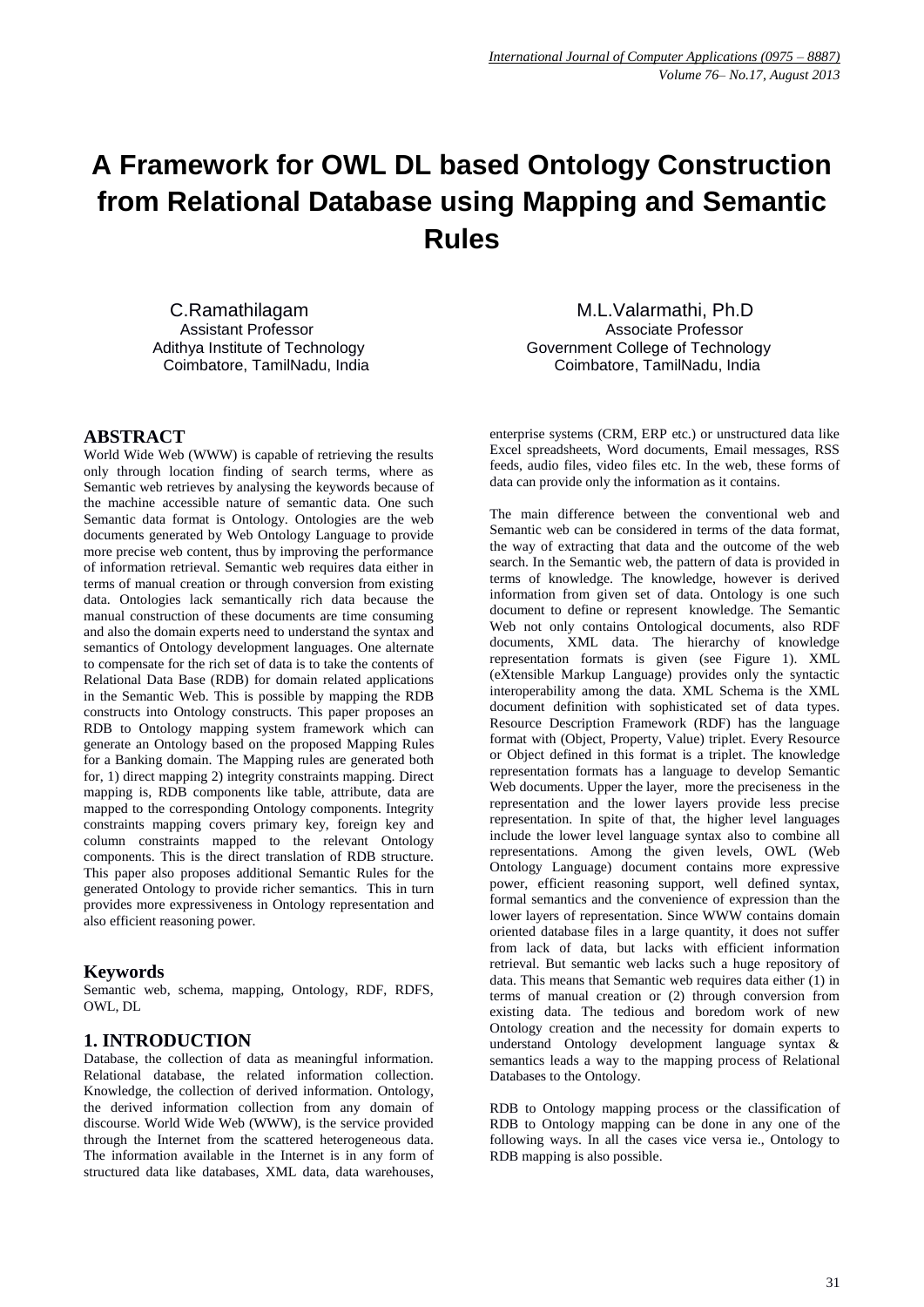The classification of RDB to Ontology Mapping

- Constructing new Ontology by mapping with existing RDB or constructing RDB with existing Ontology
- Mapping or creating set of correspondences 4. between existing RDB constructs and Ontology constructs
- Ontology learning from RDB
- $\Delta \mathbf{r}$ Extraction of Ontology from RDB
- 4 Integrating RDB with Ontology
- Maintaining the semantics of Ontology in RDB 4
- 4 Discovering relationships between RDB and Ontology
- ÷ Semantic based Querying using Ontology in RDB
- Supporting Ontology based Semantic matching in RDB

etc.,

RDB mapped to Ontology means that the RDB constructs already exist and the new Ontology is developed based on the RDB constructs to provide rich set of data for the Ontology. Vice versa is also possible, that is, Ontology mapped to RDB means that Ontology already exist and the RDB is newly constructed based on Ontology constructs to provide more reasoning and expressive power of Ontology.



#### **Fig 1: Different Knowledge Representation Formats in Semantic Web**

Several works have been done on Ontology to RDB mapping also. If either one of the above two mappings is done then it is known as Forward direction of mapping. Both forward and backward direction of mapping is known as Reversible Mapping process. This reversible process [15] means that RDB is mapped to Ontology and again the resultant Ontology is mapped to original RDB in order to check whether the Ontology has been generated purely based on all of the constructs of RDB. But this is a tedious task. This paper focuses on forward direction of mapping, ie., RDB to Ontology mapping alone. The paper is organised as follows. Section 1 gives introduction. Section 2 explains the Relational and Ontology data models. Section 3 describes about the RDB to Ontology mapping process with mapping rules and semantic rules. Section 4 deals with the framework for the implementation of this model. Section 5 explains about the related work. Section 6 gives conclusion and the future enhancements of this work.

# **2. DATA MODEL**

A database model is a type of data model that determines the logical structure of a database and fundamentally determines the manner in which the data can be stored, organized, and manipulated. The most popular example of a database model is the Relational model, which uses a table-based format. The Ontology model is also described in this section which uses the basic construct as class or concept.

## **2.1 Relational Data Base model**

Relational database is formalised by First Order Logic (FOL). FOL is a formal system used in mathematics, philosophy and computer science etc. It models the world in terms of objects, properties, relations and functions. Objects are things with individual identities. Properties of objects that distinguish them from other objects. Relations that hold among sets of objects. Functions which are a subset of relations where there is only one value for any given input. Each object terms a table or relation in relational database. The relation between FOL and RDB is given in Table 1.

#### **Table 1. Relationship between FOL and RDB**

| FOL              | <b>RDB</b>                       |
|------------------|----------------------------------|
| Objects          | Table /relation                  |
| Properties       | <b>Attributes</b>                |
| Relations        | Relationship among tables (Keys) |
| <b>Functions</b> | <b>Subset of Relations</b>       |

The properties are the attributes of table and the relations indicate the relationship of table with other table. In relational model this kind of relationship is achieved through "keys". Here the tables use an attribute or part of the attributes as key. In this system, a Banking domain is provided and its relational database constructs are mapped to Ontology constructs. Objects in banking system includes account, customer, branch, depositor, loan and borrower etc. The schema diagram of sample banking database system is given. (see Figure 2). Schema diagram represents the data base or table design of the particular domain. It contains the properties of each object and the directed lines denote the relationship of objects with other objects. The tables branch, account, customer and loan contains branch name, account number, customer name and loan number as primary keys respectively. The remaining attributes in these tables are called non-key attributes. The primary key fields are underlined. Depositor and borrower tables contain both the fields as primary key.



**Fig 2: Schema diagram of sample Banking domain**

The direction of line indicates the foreign key relation with the parent table. Branch name of account table is the foreign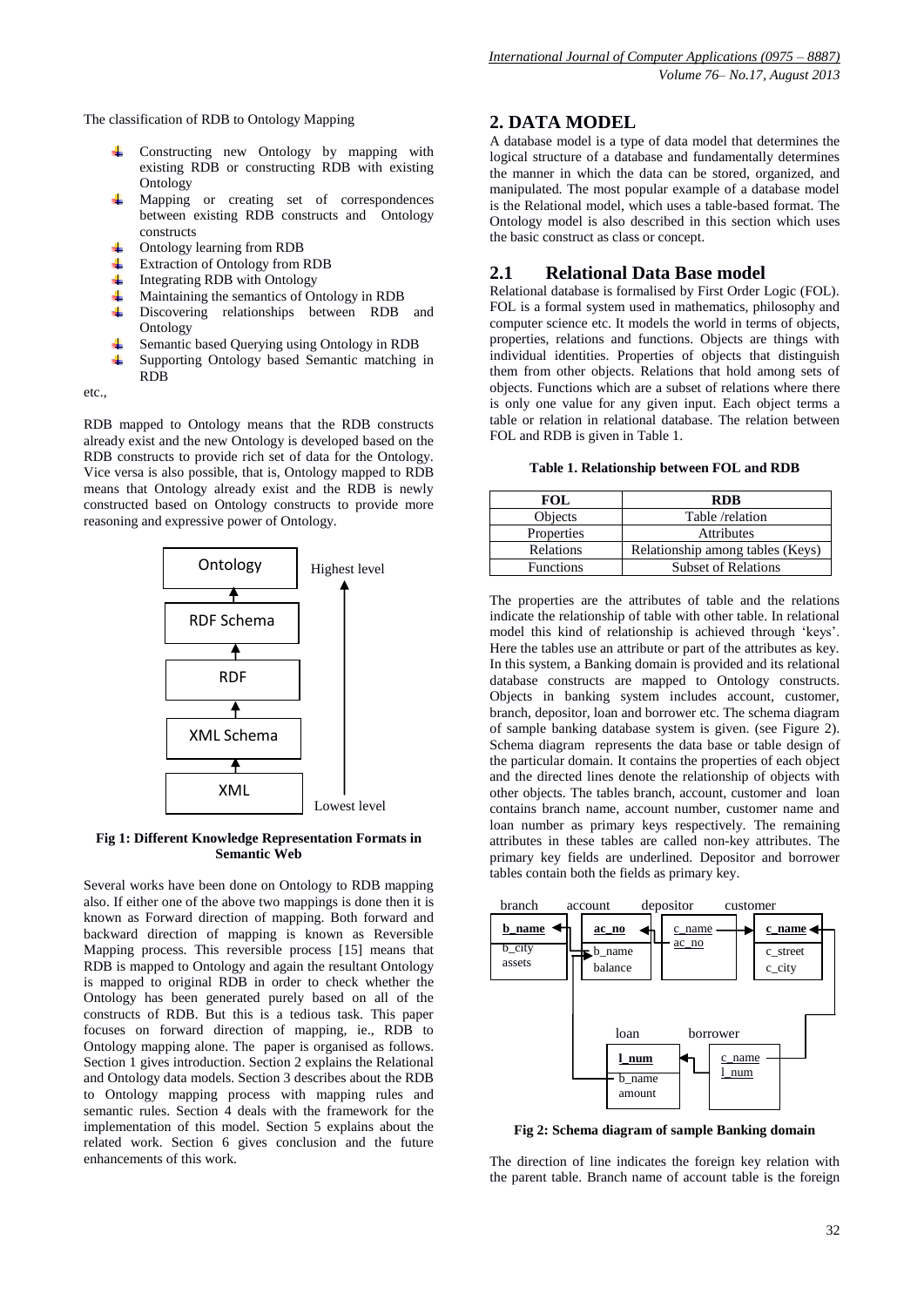key of branch name of branch table. Account number of depositor table is the foreign key of account number of account table. Customer name of depositor table is the foreign key of customer name of customer table. Customer name of borrower table is the foreign key of customer table customer name. Branch name of loan table is the foreign key of branch name of account table. Here, foreign key has two representations. The foreign key may be either a non-key attribute or part of the primary key.

## **2.2 Ontology model**

Ontology is formalised with Description Logic (DL) which is the subset of FOL. Ontology is more expressive and has more efficient decision problems than FOL. It provides logical formalism for Ontology. It models the real world in terms of concepts, roles and individuals and their relationships. In spite of the implementation of DL in the Ontology or in OWL language the FOL terminology is mostly used in OWL language. DL and OWL have commonalities and it is given in Table 2.

#### **Table 2. Relation between DL and OWL**

| DL            | OWL                                 |
|---------------|-------------------------------------|
| Concept       | Class / predicate                   |
| Role          | Property                            |
| Individual    | Instance / constant                 |
| Relationships | Class & Subclass relation, property |
|               | & Subproperty relation              |

Ontology is developed with Web Ontology Language (OWL). OWL is available in three flavours.

- 1) OWL Full OWL Full allows free mixing of OWL with RDF Schema
- 2) OWL DL puts constraints on the mixing with RDF and requires disjointness of classes, properties, individuals and data values.
- 3) OWL Lite supports only a subset of the OWL language constructs.

#### **OWL DL**

This system follows the syntax from OWL DL for Ontology development. OWL DL provides various elements which gives the expressiveness with more reasoning support than the other two. OWL DL is a richer vocabulary description language for describing the class elements with subclass, equivalent class and disjointness, property elements with data type property, object property, value properties, minimum and maximum cardinalities. The instances are defined using RDF syntax. The special properties such as transitive, symmetric, functional and inverse functional concepts are included. The enumerations concept and Boolean combinations such as complement, intersection and union are provided in OWL vocabulary. The property relationships and restrictions are the RDF Schema representations and are used in OWL DL. The property elements to define relationships are Type, subClassOf and subPropertyOf. The elements to define property restrictions are Domain, Range, ConstraintResource and ConstraintProperty.

Examples for basic OWL elements.

Concept or class names e.g., Cat, Animal, Doctor, Equivalent to FOL unary predicates.

Role or property names e.g., sits-on, hasParent, loves, Equivalent to FOL binary predicates.

Individual names e.g., Raman, Coimbatore, Delhi, Equivalent to FOL constants.

# **3. RDB TO ONTOLOGY MAPPING PROCESS**

Mapping the constructs of RDB to Ontology means that the RDB tables are mapped to Ontology classes, attribute names and data type are mapped to Ontology Data type properties and data or record are mapped to Ontology instances or individuals. This is known as direct mapping. The integrity constraints mapping includes the primary key is mapped to Ontology Inverse functional property, foreign key to Object property and RDB column constraints mapping is done with OWL Property restrictions. The basic RDB constructs and its corresponding Ontology constructs based on the proposed mapping rules is given in Table 3. This mapping is considered as direct mapping in the sense that whatever RDB constructs possess they are mapped to Ontology components. Apart from this direct mapping, this system also proposes additional rules to provide a semantic based Ontology. These rules include the Ontology class, subclass relation, property, sub property relations and restrictions and special properties. These additional OWL Description Logic elements are used to enhance the semantics of generated Ontology. The Entity Relationship (ER) diagram for the banking domain is considered for this semantics based Ontology development. The relation between objects through sample ER diagrams are given. (see Figures 3 and 4).



**Fig 3: ER diagram for customer and account relationship**



**Fig 4: ER diagram for account and loan relationship**

ER diagram is the advanced data model consist of objects called entities and their relationships. Figure 3 indicates that the customer who has account is a depositor. This means that customer and depositor are meaning the same object. Figure 4 indicates that loan object has total participation with depositor relation in the relationship set. That is, each loan must have at least one associated account. Based on this Entity relationship concept, the additional Semantic Rules are imposed for the generated Ontology.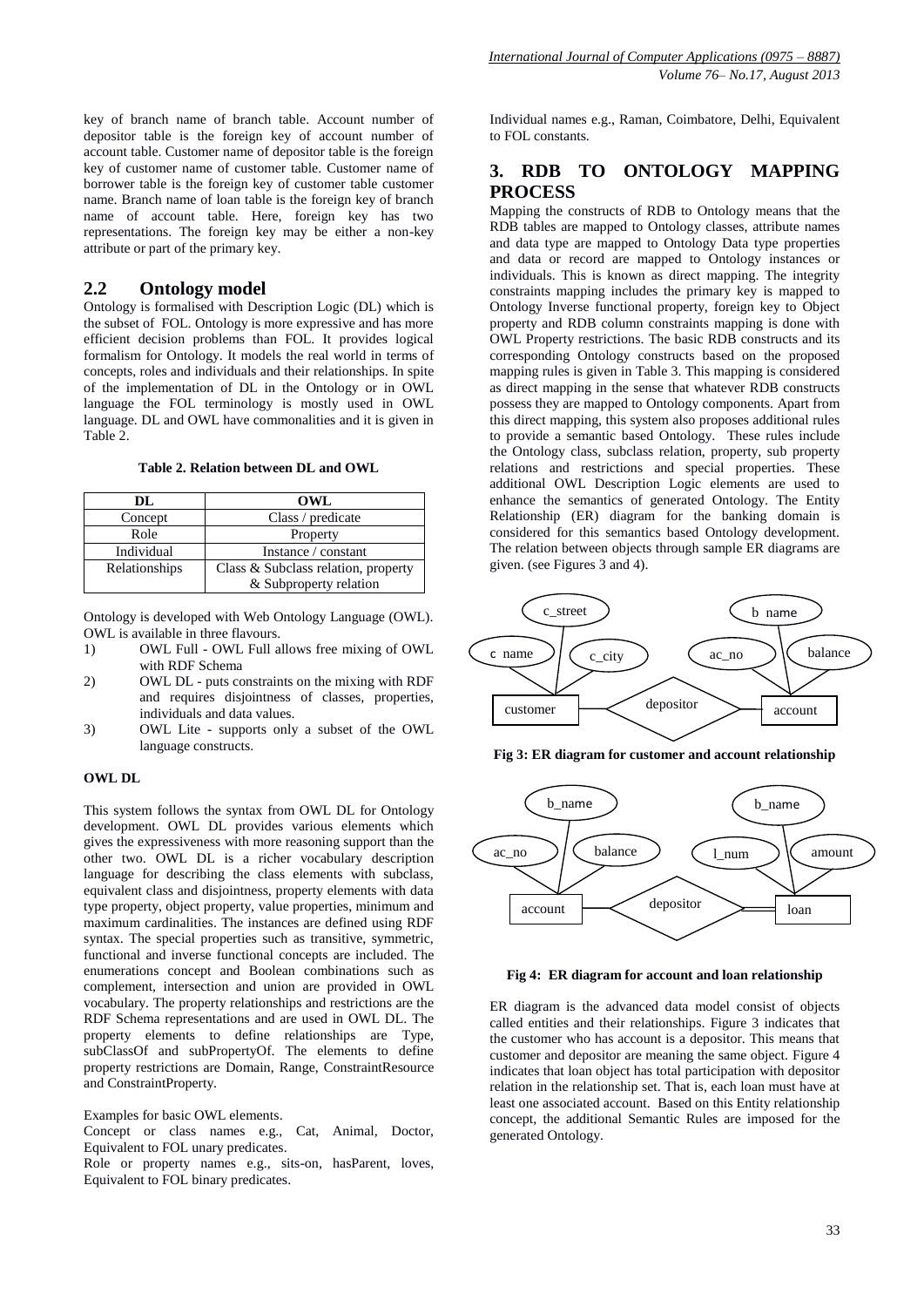#### **Table 3. RDB and Ontology Basic Constructs**

| <b>RDB</b>        | Ontology                    |
|-------------------|-----------------------------|
| Table             | Class / concept             |
| Attribute         | Data type Property          |
| Record            | Instances / individuals     |
| Primary key       | Inverse functional property |
| Foreign key       | Object property             |
| Column constraint | Property restrictions       |

# **3.1 RDB to Ontology Mapping Rules**

The Mapping rules proposed below refers the method of generating Ontology from the Banking domain RDB. For each rule, a sample RDB component is given. The corresponding OWL DL syntax is given inside the box.

## *3.1.1 Direct mapping*

## *3.1.1.1 Table to Class mapping*

For all the tables of banking system, classes are defined in OWL DL. Tables are mapped to classes based on the rule.

**Rule 1** : "Create a class in Ontology for the RDB table if it has at least one non-key attribute"

RDB component (account table structure)

create table account (ac\_no integer primary key, b\_name char(15) references branch (b\_name), balance float check (balance > 1000)

account class in Ontology

 $\langle$  <owl:class rdf:ID = "account"/>

*3.1.1.2 Attribute to Data Type Property mapping* **Rule 3 :** "Create Ontology Data type Property for each RDB attribute and its data type"

#### RDB Component

attribute names and data types (account table structure)

#### Ontology

| $\leq$ owl:DatatypeProperty rdf:ID = "ac no">                                    |
|----------------------------------------------------------------------------------|
| $\leq$ rdfs: domain rdf: resource = "account" />                                 |
| <rdfs:range rdf:resource="&amp;xsd;positiveInteger"></rdfs:range>                |
| $\langle$ /owl:DatatypeProperty>                                                 |
| <owl:datatypeproperty rdf:id="#b_name"></owl:datatypeproperty>                   |
| $\leq$ rdfs: domain rdf: resource = "account" />                                 |
| $\langle \text{rdfs:range rdf:resource} = \text{``}\&\text{xsd:string''}\rangle$ |
|                                                                                  |
| $\leq$ owl:DatatypeProperty rdf:ID = "#balance">                                 |
| $\leq$ rdfs: domain rdf: resource = "account" />                                 |
| $\langle \text{rdfs:range rdf:resource} = \text{``}\&\text{xsd:float''}\rangle$  |
|                                                                                  |

## *3.1.1.3 Data to Instance mapping*

**Rule 3 :** "Map each row of data with Ontology instances of classes as declared in RDF syntax."

#### RDB component

Insert into account (ac\_no, brance\_name, balance) values (36883, Saravanampatty, 200000)

Ontology instance

| $\alpha$ ccount $>$                                    |
|--------------------------------------------------------|
| <ac_no rdf:datatype="&amp;xsd:integer">36988</ac_no>   |
| <b_name df:datatype="&amp;xsd:string">SVPatty</b_name> |
| <br>balance rdf:datatype = "&xsd:double">20000         |
| $\langle$ account $\rangle$                            |

# *3.1.2 Integrity Constraints Mapping*

## *3.1.2.1 Primary key to Inverse Functional Property mapping*

**Rule 4 :** "Create Inverse Functional Property and set minimum Cardinality value as "1" for an RDB column for which two different rows cannot have the same value and for setting Not Null constraint respectively"

For example, one account number is assigned to one person only. A column constraint primary key is mapped to both an inverse functional property and a minimum cardinality of 1.

RDB Component

Primary key ac\_no (account table structure)

Ontology

| $\leq$ owl:InverseFunctionalProperty rdf:ID = "ac no"/> |
|---------------------------------------------------------|
| $\leq$ owl: class rdf: ID = "account">                  |
| <rdfs:subclassof></rdfs:subclassof>                     |
| <owl:restriction></owl:restriction>                     |
| $\langle$ cowl:OnProperty rdf:resource = "#ac_no"/>     |
| $\langle$ cowl:minCardinality rdf:datatype =            |
| "&xsd:nonNegativeInteger"1/>                            |
| $\langle$ /owl:restriction>                             |
| $\langle \text{rdfs:subClassOf}\rangle$                 |
| $\langle$ /owl:class>                                   |

## *3.1.2.2 Foreign key to Object Property mapping*

**Rule 5 :** "Create Ontology Object Property with domain and range constraints to set a foreign key, if foreign key is not a primary key or part of a primary key "

RDB Component

Branch name of account table is the foreign key for branch name of branch table and it is not a primary key or part of primary key.

Ontology

| $\langle$ owl:ObjectProperty rdf:ID = "b_name"> |                                                       |     |                 |
|-------------------------------------------------|-------------------------------------------------------|-----|-----------------|
|                                                 | $\leq$ rdfs: domain rdf: resource = "#account" $\geq$ |     |                 |
| $\langle \text{rdfs:range} \rangle$             | rdf:resource                                          | $=$ | "#branch" $\ge$ |
| $\langle$ /owl:ObjectProperty>                  |                                                       |     |                 |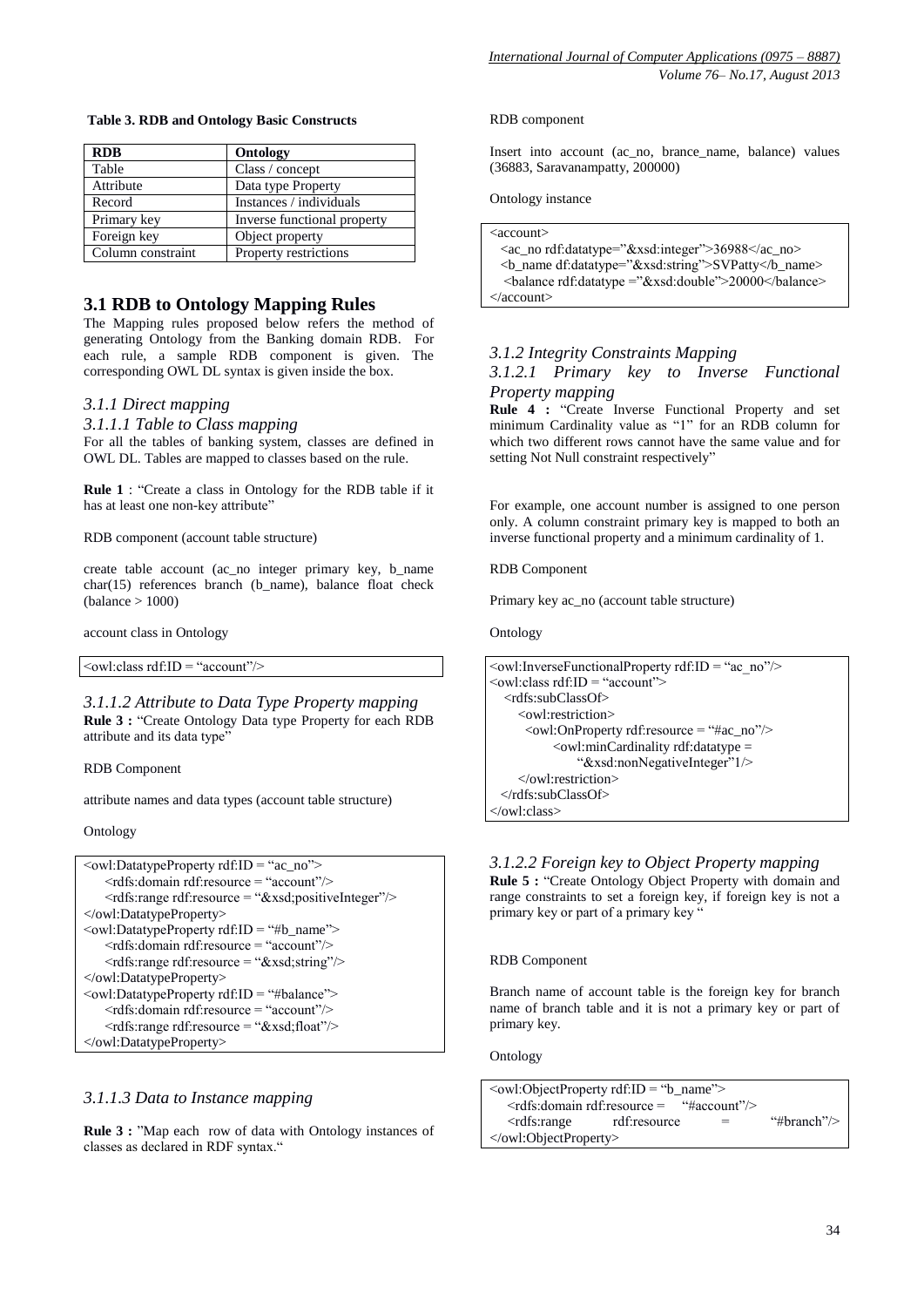**Rule 6 :** "If foreign key is a primary key or part of a primary key in RDB, create Object Property with domain and range constraints accompanied by a cardinality of 1"

#### RDB Component

Create table borrower(c\_name char(15) references customer  $(c_1$ name), l\_num float primary key $(c_1$ name, l\_num))

Ontology

```
<owl:ObjectProperty rdf:ID = "c_name">
   <rdfs:domain rdf:resource = "#borrower"/>
   <rdfs:range rdf:resource = "#customer"/>
</owl:ObjectProperty>
<owl:Class rdf_ID="#borrower">
   <rdfs:subClassOf>
     <owl:Restriction>
       <owl:onProperty rdf:resourse="#c_name"/>
       <owl:cardinality 
            rdf:datatype="&xsd:nonNegativeInteger"1/>
     \langle/owl:Restriction\rangle </rdfs:subClassOf>
</owl:Class>
```
# *3.1.2.3 Column Constraints to Property Restrictions mapping*

#### RDB Component

balance > 1000 condition (account table structure)

**Rule 7 :** "Create Ontology property restriction for Cardinality to map constraints at column level ie., for the restrictions on how many distinct values a property may or must take"

Ontology

```
<owl:Class rdf:about="#account">
  <rdfs:subClassOf>
     <owl:Restriction>
        <owl:onProperty rdf:resource="#balance"/>
           <owl:minCardinality
             rdf:datatype="&xsd;nonNegativeInteger">1000 
           </owl:minCardinality>
     </owl:Restriction>
  </rdfs:subClassOf>
</owl:Class>
```
# **3.2 Semantics Rules**

The direct and integrity constraints mapping allows whatever RDB structure possesses, they are directly mapped to Ontology structures. This structure provides sufficient information retrieval as in the RDB. The generated Ontology can provide sufficient reasoning power only if the special type of rules are applied. Semantics based rules and its corresponding OWL DL syntax are given inside the boxes which can add more expressiveness to the developed Ontology.

**Rule 8 :** "Create equivalence class element for any two Ontology classes if those two classes denote the same object"

Customer and depositor both terms denote customer.

<owl:Class rdf:ID="customer"> <owl:equivalentClass rdf:resource="#depositor"/> </owl:Class>

**Rule 9 :** "Create All Values From property for any two classes both of which should depend on each other"

The borrower who applies loan must be a depositor. The corresponding Ontology is,

<owl:Class rdf:about="#borrower"> <rdfs:subClassOf> <owl:Restriction> <owl:onProperty rdf:resource="#with\_loan"/> <owl:allValuesFrom rdf:resource="#depositor"/> </owl:Restriction> </rdfs:subClassOf> </owl:Class>

**Rule 10 :** "Create Inverse Of property for any two object relations which are inversely related"

Depositor owns account and in turn the account is owned by a depositor. For the depositor and account objects, the relations owns and owned by are inversely related.

<owl:ObjectProperty rdf:ID="owns"> <rdfs:domain rdf:resource="#depositor"/> <rdfs:range rdf:resource="#account"/> <owl:inverseOf rdf:resource="#ownedby"/> </owl:ObjectProperty>

**Rule 11** : "Create some Values From property for the class which should have at least one value in another class with the relevant relation"

The borrower must have at least one account in the bank.

```
<owl:Class rdf:about="#borrower">
<rdfs:subClassOf>
  <owl:Restriction>
    <owl:onProperty rdf:resource=#owns"/>
    <owl:someValuesFrom rdf:resource="#account"/>
  </owl:Restriction>
<rdfs:subClassOf>
<owl:Class>
```
**Rule 12** : "Create sub Class element for two classes in which one is the sub class of the other"

Borrower has the subclass relation with depositor

```
<owl:Class rdf:ID="borrower">
 <rdfs:subClassOf rdf:resource=#depositor/>
</owl:Class>
```
**Rule 13** : "Create disjoint With class element if two classes are disjoint with each other"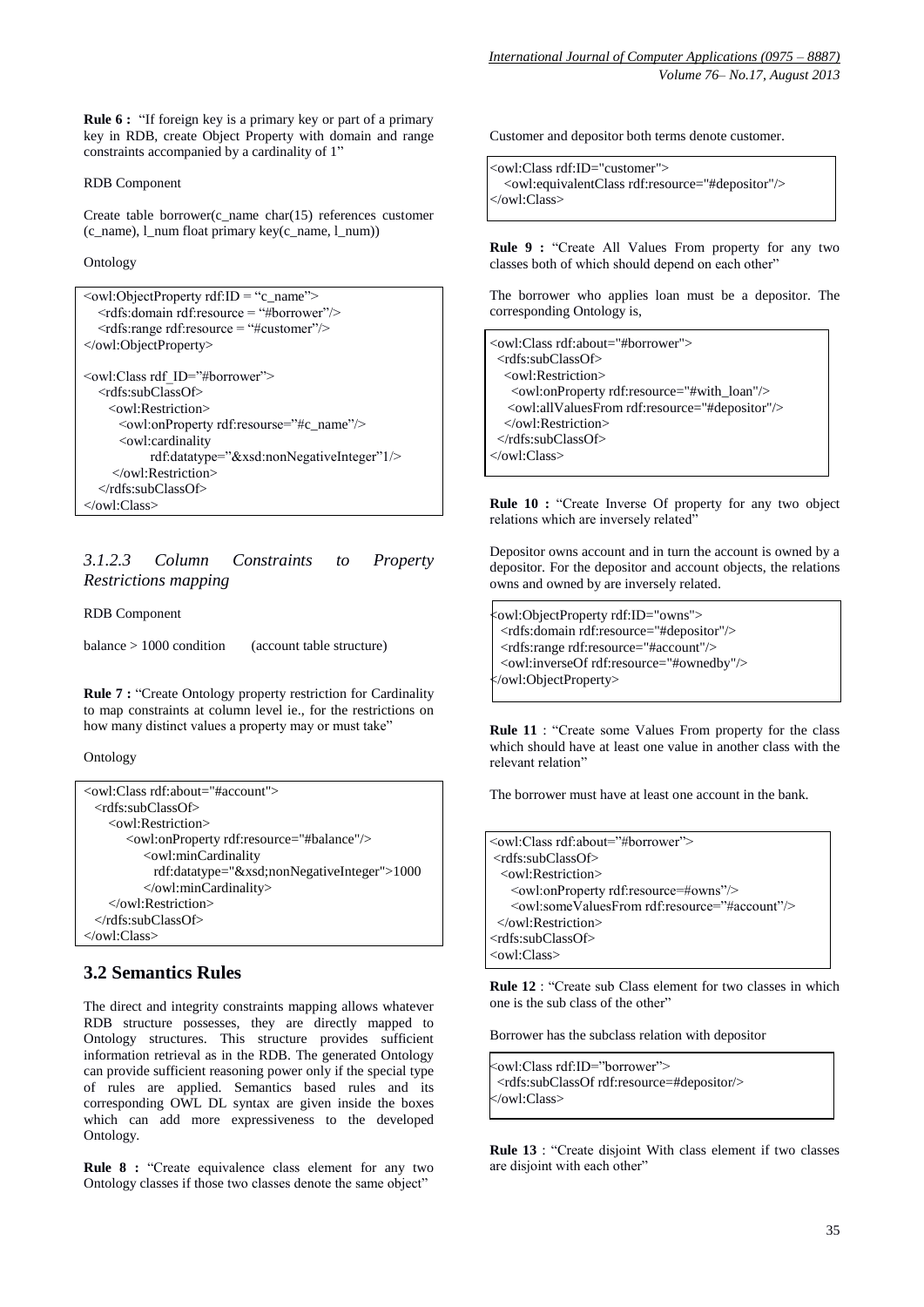Account\_number is disjoint With Loan number

<owl:Class rdf:about="#account-no"> <owl:disjointWith rdf:resource="#loan-no"/> </owl:Class>

**Rule 14** : "Create has Value property if any property has some specific value"

The person with maximum loan amount is given by this element

| <owl:class rdf:about="#borrower"></owl:class>                       |
|---------------------------------------------------------------------|
| $\langle$ rdfs:subClassOf $>$                                       |
| $\langle$ owl:Restriction $>$                                       |
| <owl:onproperty rdf:resource="#with_max_loan_amt"></owl:onproperty> |
| <owl:hasvalue rdf:resource="#36885"></owl:hasvalue>                 |
| $\langle$ /owl:Restriction>                                         |
| $\langle \text{rdfs:subClassOf}\rangle$                             |
| $\langle$ /owl:Class>                                               |
|                                                                     |

**Rule 15** : "Create minimum or maximum Cardinality, if any property has a minimum or maximum value otherwise at least or at most values respectively"

The person who owns account should maintain minimum of Rs.1000 as balance

| <owl:class rdf:about="#depositor"></owl:class>                              |
|-----------------------------------------------------------------------------|
| <rdfs:subclassof></rdfs:subclassof>                                         |
| <owl:restriction></owl:restriction>                                         |
| <owl:onproperty rdf:resource="#min_balance"></owl:onproperty>               |
| <owl:mincardinality rdf:datatype="&amp;xsd:float">1000</owl:mincardinality> |
|                                                                             |
|                                                                             |
| $\lt$ /rdfs:subClassOf>                                                     |
| $\langle$ /owl:Class>                                                       |

# **4. RDB TO ONTOLOGY MAPPING PROPOSED SYSTEM FRAMEWORK**

The system provides different modules. RDB schema is extracted from the data dictionary using JDBC engine. The Mapping engine process includes for each RDB component, the suitable mapping rule that is either direct mapping rule or integrity constraint mapping rule is applied and the corresponding Ontology component is generated. The generated Ontology is placed in OWL file. This process is repeated until all RDB components are extracted from the data dictionary. The Semantic Rules are then applied for the generated Ontology. The new Semantic based Ontology is placed in the OWL Ontology file. The final OWL file holds the newly generated Ontology with more expressiveness and reasoning power. The framework of the system is given in Figure 5.

Proposed algorithm for mapping process

Algorithm : OWL DL based mapping of RDB to Ontology Input : RDB components Output : OWL DL based Ontology Begin OWL file  $=\}$ Connect with JDBC engine Extract database components one by one from the

Data Dictionary (DD)

 Repeat until DD is empty Generate Ontology components based on the Direct Mapping Rule for each RDB component

OWL file = OWL file + generated Ontology Apply Semantic Rules on the generated Ontology

 $OWLfile = OWLfile + Semantic rules based Ontology$ End



**Fig 5: RDB to Ontology Mapping System Framework**

# **5. RELATED WORK**

Several works are done in Forward direction of mapping from RDB to Ontology. Shufeng Zhou et al [3] creates an Ontology generator from RDB by extracting metadata information from RDB with reverse-engineering and analyses corresponding relationship between RDB and Ontology, then presents Ontology generation. Irina Astrova et al.,[4] generates the Ontology based on the given SQL scripts of any RDBMS by providing SQL constructs and its corresponding Ontology constructs. Quang Trinh et al., [5] describes a formal algorithm to use the relational database RS meta-data and structural constraints to construct its OWL Ontology while preserving the structural constraints of the underlying relational database system. Syed Hamid Tirmizi et al., [6] defines a system for automatic transformation of SQL DDL Schemas into OWL DL Ontologies which represents the First Order Logic( FOL) based translation of SQL applications to the Semantic Web. The RDB constructs are based on FOL, this paper tries to provide a system which has the expressive and reasoning power of FOL into the Ontology. Zdenka Telnarova [7] focused on the principles of automatic conversion of constructs of Ontology and transfer of relational data model to constructs of OWL Ontology and transfer of relational data to Ontology instances. Lei Zhang, Jing Li [8] provided an approach for automatic generation of Ontology based on database by analysing the Ontology and database by constructing rules of Ontology elements based on RDB and provides a system to generate Ontology automatically. Ouyang Dan-tong et al., [9] presents a set of constraint axioms called IC-mapping axioms, based on these a special Ontology with integrity constraint, which is adapted to map Ontology knowledge to data in relational databases. Ernestas Vysniauskas et al., [10] proposed an algorithm and generates a tool for transformation of domain Ontology described in OWL to RDB. Guntars Bumans [11] provides a simple and elaborate example of how mapping information stored in